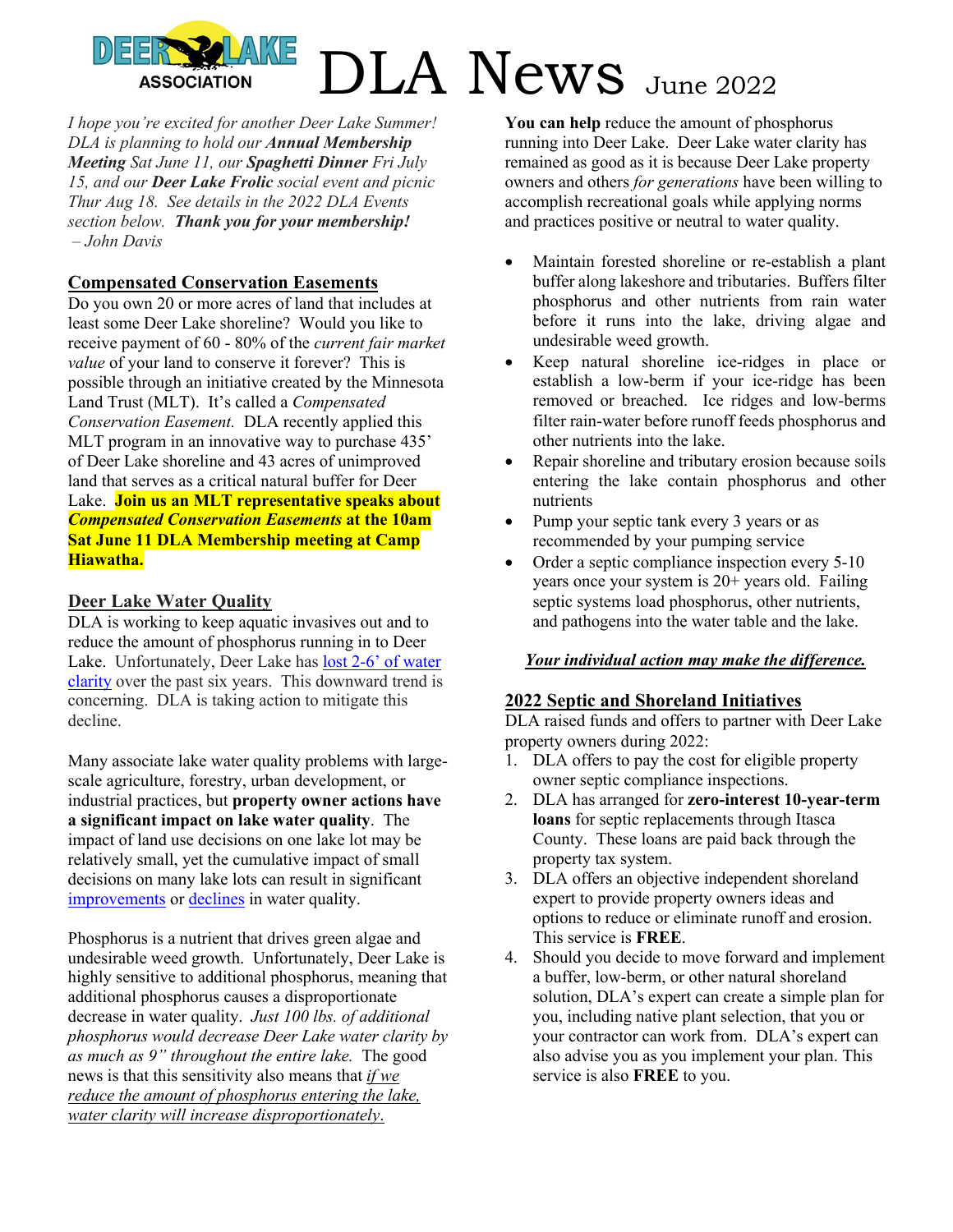

#### **DLA's 2022 Shoreland Offer**

*There are numerous ways to accomplish recreational goals while conserving lake water quality*.

Would you like help from an objective shoreland expert? DLA will send an objective expert – someone not trying to sell you something -- to your property, review your shoreland situation, and offer noobligation options for you to consider. Maybe you'd like to install a buffer or low-berm to filter runoff. Maybe you have an erosion problem that needs a solution. Maybe you'd simply like to learn more about how your property interacts with the lake.

**DLA offers to pay for our expert to come to your property to provide a no obligation assessment and options for you to consider. DLA also offers to pay our expert to produce a design** for you (including plant recommendations) if you decide to move forward and implement a solution. More info on our website http://deerlakeassociation.org/index.cfm?pageid=282027 or contact beautifuldeerlake@gmail.com

#### **DLA's 2022 Septic Offer**

How old is your septic system? On average, at 20 years of age 40% of Deer Lake septic systems are contributing to water quality decline and need replacement.

**How can you know if your 20+ year-old septic system is contributing to Deer Lake water quality** 

**decline?** Order a septic compliance inspection. A septic compliance inspection is different than the simple inspection performed when a septic service technician pumps the solids from your tank. It's the same inspection required by law when you sell your property or apply for a building permit. A Septic compliance inspection is a simple procedure including only soil-borings near your tank and drain-field, performed by a licensed independent objective private inspector.

#### **DLA offers to pay the cost for your voluntary septic inspection if your 20+ year old system is eligible.**

**DLA has also arranged for the availability of zerointerest 10-year-term loans for septic replacements on eligible properties.**

These incentives are available *now* but only for a limited time. So best to act *now*. To learn more, contact beautifuldeerlake@gmail.com

Here's photographic evidence: The first photo below shows lakeshore in front of a property where a septic system failed inspection and needed replacement. Notice the algae, plant growth, and green hue.



This second photo shows the same lakeshore following septic replacement. Look at the difference! In the second photo, there's much less phosphorus to cause algae and other plant growth, so the water is clear.



Bottom line, if your septic system is 20 years of age or older, and if your system has not undergone a septic compliance inspection in the past 5 years, please consider ordering a septic compliance inspection. Send a note to beautifuldeerlake@gmail.com for more info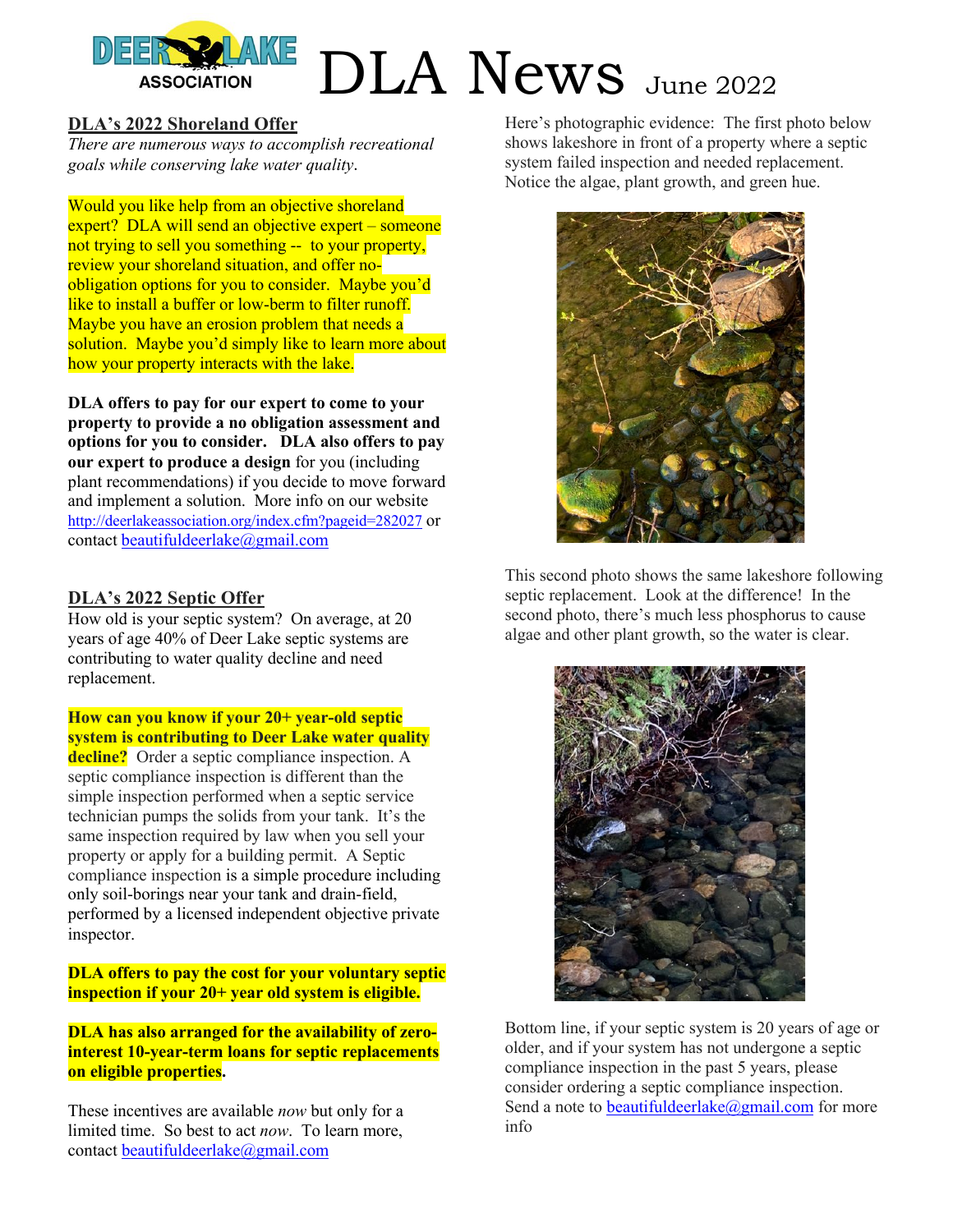#### **2022 Deer Lake Shoreline Initiative**

By Beth Riesgraf-Wyman

Hello Deer Lake friends! I am your friendly volunteer shoreline and native plant advisor. I am a self-taught gardener. My science background is being a family physician in St. Cloud for 35 years. My husband Dick and I have had our lake home on Deer Lake since 2005. We did a native planting in 2009 across 200 feet of shoreline, 75 feet deep, assisted by Prairie Restoration. We love our results! https://youtu.be/iF7Yt972Qo8

Maintaining a lake-friendly shoreline is key to keeping Deer Lake water clean and clear. Deer Lake is very sensitive to phosphorus and it enters our lake through rainwater runoff, shoreline erosion, failing septic systems, and the use of phosphorus-containing fertilizer on our lawns.

Our water quality has been decreasing since 2014. We can work to reverse this trend by following a few simple guidelines.

- 1) Please keep your berm or ice ridge. The berm is nature's way of keeping the lake clean. It is a mini-wall that filters runoff before it runs into the lake and prevents or slows down erosion from lake action. The high water this spring was a perfect display of the damage the lake can do to lakeshores that are not protected by berms. Many property owners place their docks on the ridge, even if they have to make stairs to get up to that level. There are many ways to accomplish recreational goals while having neutral and positive impact on lake water quality. That's what we're here for! If you'd like help generating ideas for how you could accomplish your recreational goals while creating a positive impact to the lake, we are happy to do so.
- 2) Reserve a swath 10-15+ feet deep on the shore side of the ice ridge for an additional buffer. You can just leave it un-mowed. Many native seeds are already there and you may be surprised to see what grows. This un-mowed area will act as a sort of sponge that soaks up runoff before it gets to the ice ridge. Consider making a path to your shoreline that meanders a bit rather than a straight line. We are happy to visit and help you sort out native from

invasive plants that grow in your un-mowed site. A small list of flowers, sedges, grasses, shrubs and trees is provided below. You can add more plants over time. Dick and I have had success with all of these plants on our property. You will see bees, butterflies, dragonflies, birds and other wildlife attracted to your planting.

3) Please keep shoreline aquatic plants in place. Reeds and bullrushes are a wave buffer and they keep the water clean. They stop growing after three to four feet of water depth and shouldn't impede boating or swimming. If you have a rocky shoreline, you can remove smaller (bowling ball size or smaller) rocks and replace them with plants or shrubs.

These are a few of our favorite plants:

**Flowers, full sun, upland medium to dry soil**: Butterfly Weed, Bee Balm, Black-eyed Susan, Purple Prairie Clover, Anise Hyssop, New England Aster.

**Flowers, full sun, wet soil or soggy clay**: Rose Milkweed, Bottle Gentian, Blue-flag Iris, Boneset, Blue Vervain, Joe Pye Weed (tall).

**Plants that love shade**: Columbine, Wild Geranium, Virginia Blue-bells, Wild Ginger, Baneberry shrubs.

**Grasses and sedges that love wet soil**: Big Bluestem, Lake Sedge, Bullrushes, Switch Grass, Prairie Cord Grass.

**Grasses that like dry soil**: Indian Grass, Little Bluestem, Path Rush, Northern Dropseed.

**Trees that love wet soil**: Tamarack, Black Spruce, Birch, White Cedar (protect from deer).

**Trees that like upland soil**: Red and White Pine, Maples, Oaks.

**Shrubs that like wet**: Red Osier Dogwood, Silkie Dogwood, Snowberry, Serviceberry, Prairie Ninebark.

**Shrubs that like dry**: Sumac, Bush Honeysuckle, New Jersey Tea.

If all this seems overwhelming, here are the two online resources that taught me most of what I know, including how and when to plant seeds, what likes to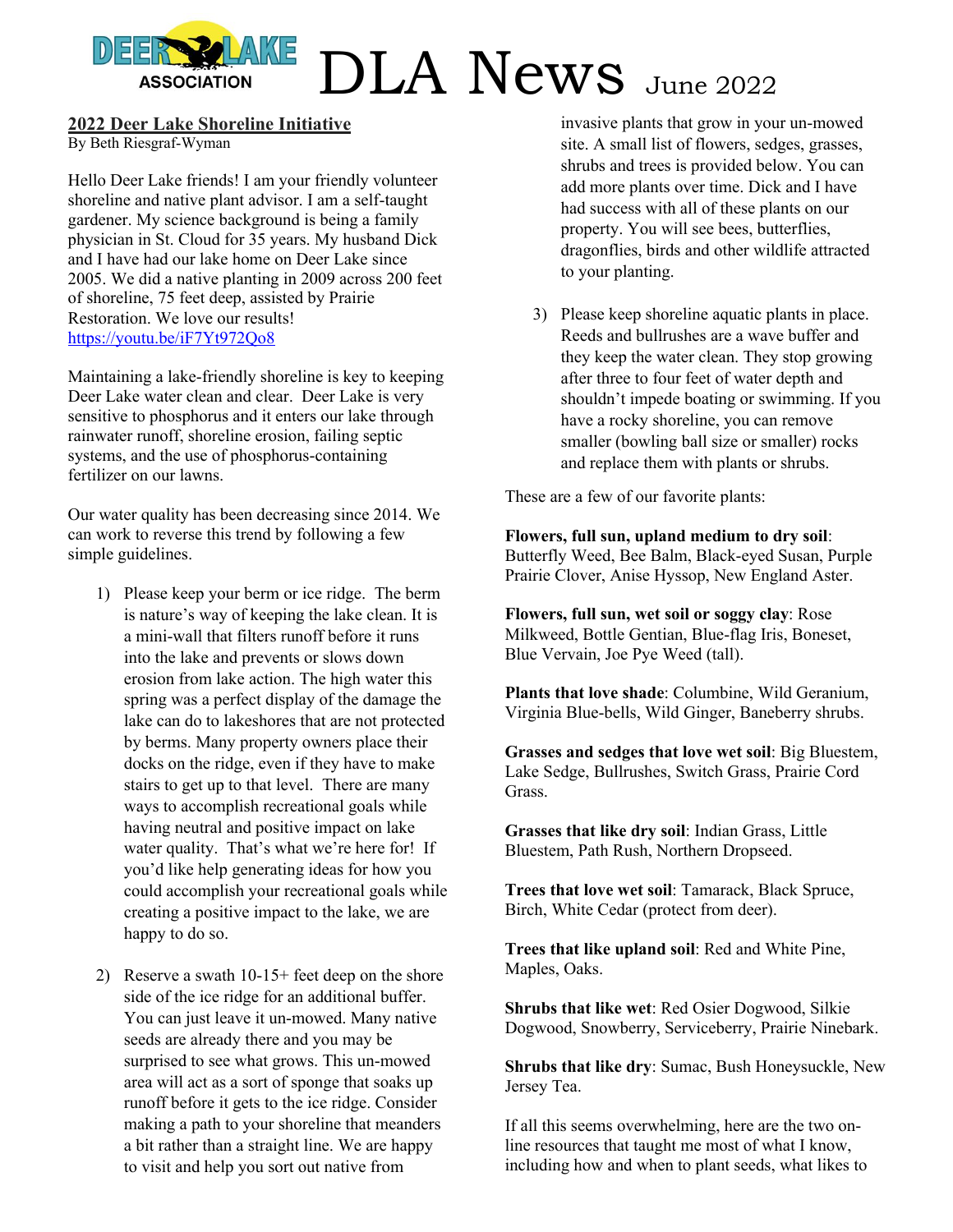live where, maintenance tips, seed propagation, etc. Prairie Moon Nursery (https://www.prairiemoon.com/) and Prairie Restorations, Inc. (https://www.prairieresto.com/).

**But you don't have to learn all this** ... at your invitation, we'll come to your property and provide you with ideas and options to consider. **No obligation**. We look forward to visiting you!

If you are interested in learning more or scheduling a Shoreline Visit, just send an email to beautifuldeerlake@gmail.com for a free shoreline assessment. Thanks so much – Beth Riesgraf-Wyman

#### **DLA Membership Renewal 2022**

If you have not done so already, please **join DLA or renew your membership for 2022**. It's only \$25. Join DLA even if only to support DLA's water quality work. DLA is a  $501(c)(3)$  MN all-volunteer non-profit so your membership payment is tax-deductible to the full extent of the law. We're not political. We have no employees and no member gets paid to work. That means your \$25 membership fee goes directly to our water quality and other important Initiatives. DLA revised our membership procedure to make it easier for you to join or renew. **You can even renew online with a debit or credit card! Renew or join here**  http://deerlakeassociation.org/index.cfm?pageid=3369

#### **DLA Board Members**

We will have two openings on the DLA Board of Directors in July 2022 as current Board members complete their terms. **Please consider serving as a DLA Board member.** Send a note to beautifuldeerlake@gmail.com to learn more.

#### **Help Prevent Aquatic Invasives in Deer Lake**

- Know which waters are infested https://www.dnr.state.mn.us/invasives/ais/infested.html or search "MN infested waters"
- Practice **Clean, Drain, Dispose and Dry** remove drain plugs, then remove mud, weeds, and standing water when exiting any landing.
- Know whether your or your guests' owned or rented boats and gear have been in infested waters prior to launch in Deer Lake. If you don't know for sure, *assume waters are infested*.
- **Drain and dry boats and trailers in the sun for at least 5 days**. If you don't have 5 days, decontaminate. *See below for more information about decontamination.*
- **Dry lifts/docks for at least 21 days** before moving from one lake or river to another.
- **Don't let others use your private launch** unless you know where their boats have been. Owners can many times prevent unauthorized private ramp use when absent by strategically placing docks, lifts, and trailers so that others can't use the launch.
- Patronize **FiveStar** service providers when you:
	- o Install/remove dock/lift
	- Service boat and engine
	- o Rent trailers, boats, and gear
	- o Purchase used gear /equipment
	- http://bit.ly/FiveStarLSPs

#### **Free Boat/Trailer Decontamination Service**

If your boat or your guest's boat have been or may have been in infested waters, **dry boats, trailers, and gear in the sun for at least 5 days before launching into Deer Lake**. If you don't know or can't find out, *assume waters are infested.* If you or your guest do not have 5 days, then **decontaminate**. Decontamination includes applying verified 140° hot water for 10 seconds or 120° hot water for two minutes. **If you or your guest need or want a hotwater decontamination, call 218-256-4243 or request a decon from the inspector at Deer Lake public access.** Depending upon staffing that day, the inspector will perform the decon for you at Deer Lake Station or will call for a trained professional to be sent over to Deer Lake Station to perform the decon. Otherwise we'll direct you to the nearest staffed mobile decon station. **218-256-4243**

#### **Deer Lake Station**

Deer Lake Station is open for your use 24/7. The Station provides self-service tools to help arriving and departing boaters perform Clean, Drain, Dispose, and Dry as required by law. Fresh rinse-water and handtools help boaters clean and flush the mud, weeds, and standing water from boats, trailers, and gear that transport invasives from one lake or river to another. Lights enable Station operation at night. The Waders Rack makes it easy to rinse gear. The Station also provides tools for use only by the Itasca AIS Inspection Program, including 140°+ decontaminating hot water. Deer Lake Station is located at the Deer Lake public access and was engineered, designed, constructed, and is funded and maintained by DLA.

http://deerlakeassociation.org/index.cfm?pageid=312044

#### **FiveStar Landscape Firms**

Landscape firms performing Permitted work along our shorelines must be careful to avoid transporting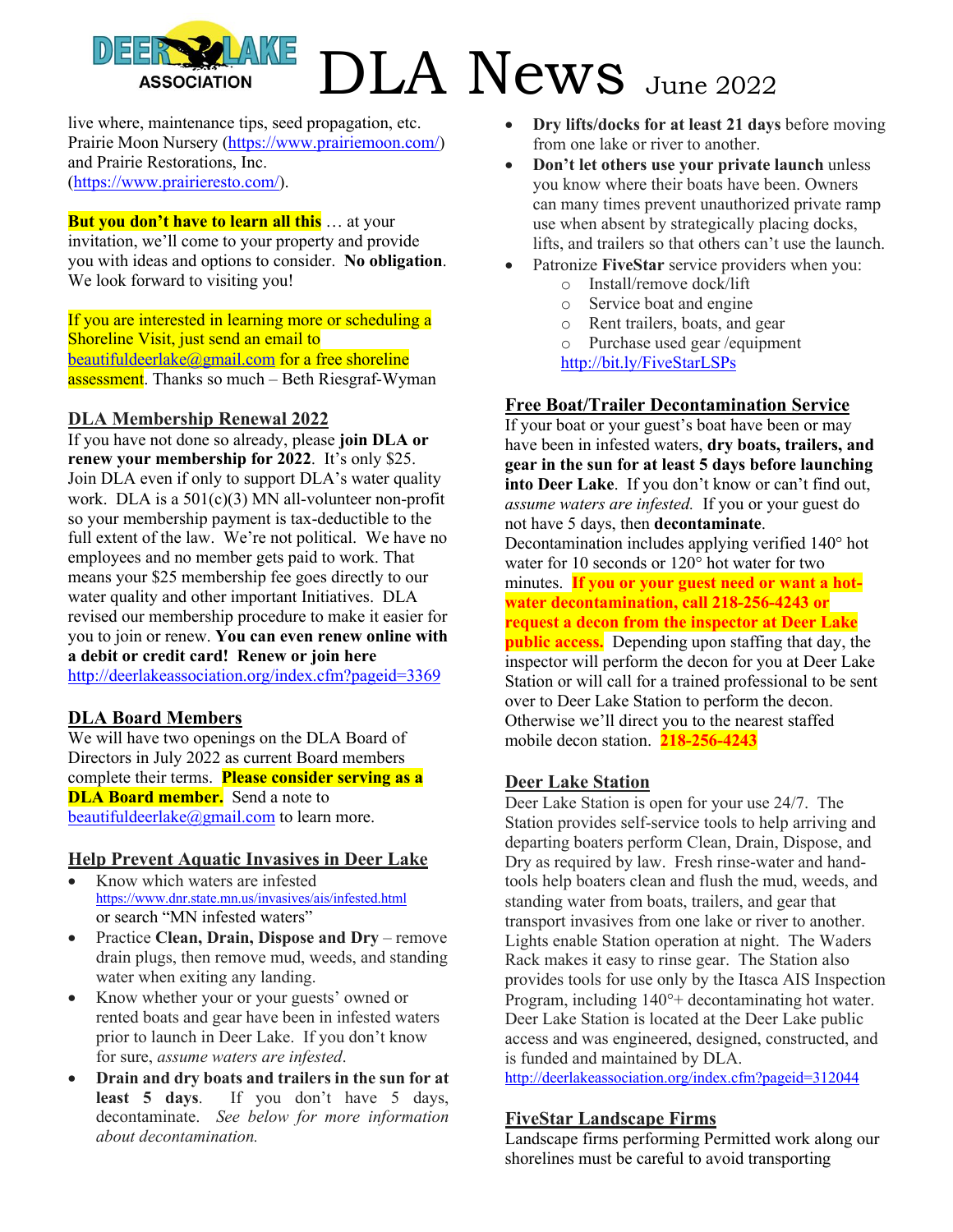invasives (AIS) via barges and other machinery and gear when they move from one lake or river to Deer Lake and our shoreline. **FiveStar landscapers** are DNR-certified, apply additional AIS-prevention safeguards, allow us to review their operations, and agree to help identify and disseminate AIS best practices. If you're hiring a landscape firm this year, **please request bids from FiveStar Landscapers:**

- **Lange Nursery & Landscape** 218-380-6939
- **McNeil Excavating** 218-259-6364
- **J.V. Tree and Landscaping** 866-232-5183

Learn more info about Landscapers, the Itasca FiveStar Initiative, and other FiveStar providers: http://bit.ly/FiveStarLSPs

#### **FiveStar Rental Firms**

If you or your invited or paying guests rent pontoons, fishing boats, personal watercraft, paddleboards or other similar recreational equipment for use in Deer Lake, know whether those items were in infested waters prior to launch in Deer Lake. If you don't know or can't find out, *assume the waters are infested* and have the watercraft of gear decontaminated prior to launch in Deer Lake. **Another strategy for is to recommend rental from a FiveStar provider like R&R Rental https://www.rrrental.com or Grand Rapids Marine**

**https://www.grandrapidsmarine.com/** who have invested in their own decontamination equipment and have agreed to decontaminate watercraft and gear between rentals. *Please patronize businesses that employ AIS Safeguards.* 

#### **Create a Deer Lake Legacy**

Up to 5% of Deer Lake Legacy Investment Fund assets can be spent annually on Deer Lake. Right now, that's the source of funding for additional inspection hours at the public access. Currently, 100% of applicable Legacy Fund spending is going toward inspection hours, but that amount covers only 20% of the cost. Unfortunately, current inspections funding sources are not sustainable. As a result, DLA would like to grow our Legacy Fund for clean water initiatives now and into the future.

#### **Please consider a** *planned gift* **to our Legacy Fund**.

Planned gifts can be immediate or accomplished through a will or estate plan. A planned gift can provide a current income tax deduction, can enable you to avoid capital gains tax, and can reduce your estate taxes. *There are many ways to create a Deer Lake legacy without writing a check*. Examples include:

- 1. From an IRA if age  $70\frac{1}{2}$ +
- 2. Appreciated stock
- 3. Donor advised fund
- 4. Beneficiary designations
- 5. Life insurance
- 6. Charitable Gift Annuity or Remainder Trust

Deer Lake Association of Itasca County, Attn: Marc Fuller, Treas, 4145 Washburn Ave So, Minneapolis, MN. 55401. More info and a library of examples here http://deerlakeassociation.org/index.cfm?pageid=262012

#### **DLA Website**

Are you tech savvy? Or do you know someone who is? DLA is looking for someone to manage a project to help DLA upgrade our website. We'd like to migrate to a mobile-device-friendly platform, using a service like Weebly or similar. This a paid project, so would be a great summer work opportunity for a high school or college student interested in studying computer science or graphic design. Please contact beautifuldeerlake@gmail.com if you're interested.

### 2022 DLA Events

#### June 11*, Saturday*

#### *DLA Membership Meeting*

10AM at Camp Hiawatha, Baldwin Commons. Our featured guest speaker is **Ruurd Schoolderman** from the **Minnesota Land Trust**. We'll talk about *Compensated Conservation Easements*, and DLA's recent land purchase. We'll also feature a *June Phenology* presentation from **Courtney Kerns** of **KernsEco** https://www.kernseco.com

#### July 15*, Friday*

*DLA Spaghetti Dinner/Annual Business Meeting*  5pm DLA Business Meeting, 5:30pm Spaghetti Dinner. At Camp Hiawatha. Free-will offering at dinner for DLA.

#### August 18*, Thursday*

### *DEER LAKE FROLIC*

**5pm gather; 6pm-dinner a***t Camp Hiawatha* Music, food, silent auction, games. It's the best solical event of the season! The Frolic is a great opportunity for the entire Deer Lake community to come together, including residents, guests, and visitors both from Deer Lake and the surrounding communities. All are welcome! **Please mark the date & plan to attend!**